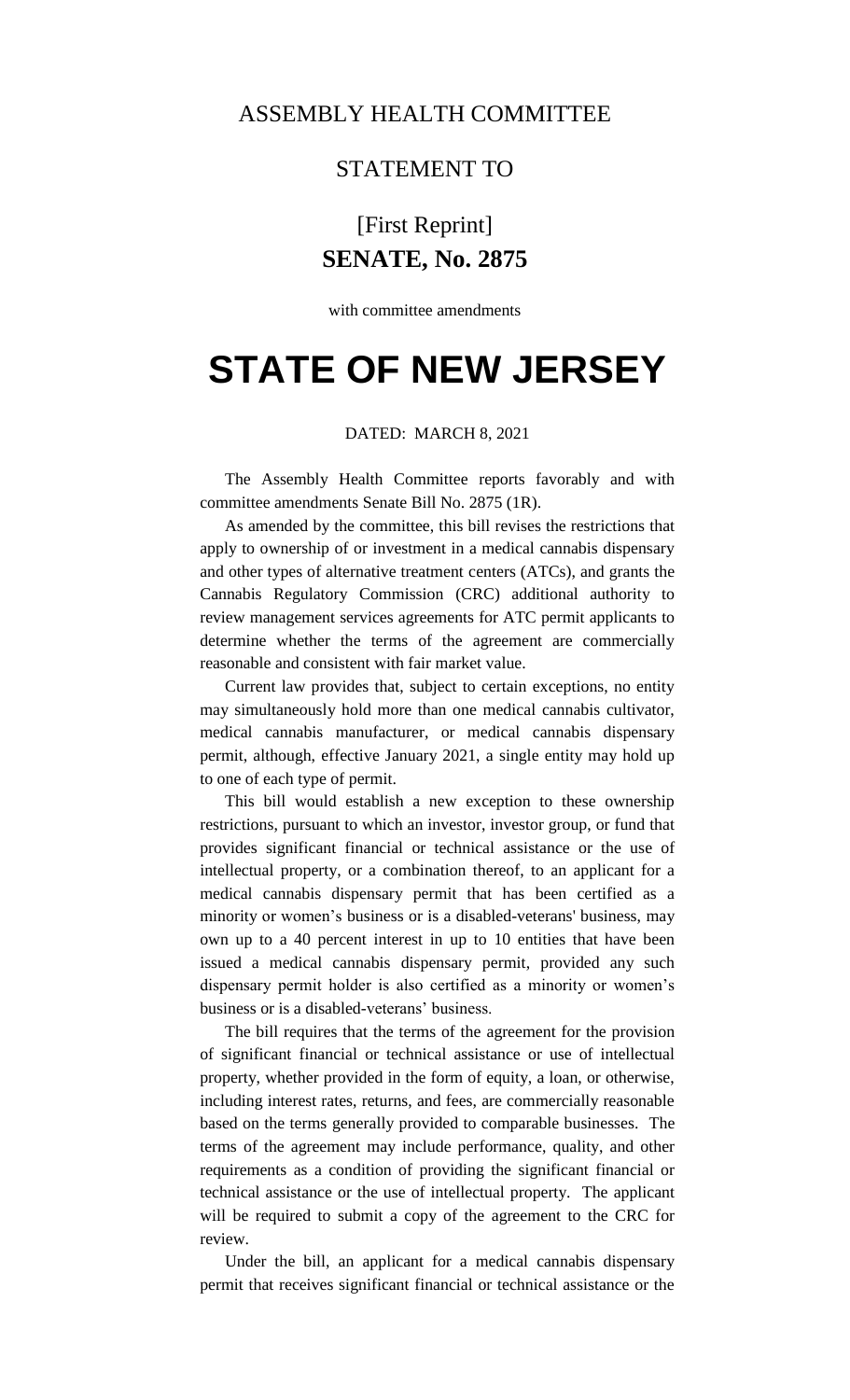use of intellectual property will be required to pay back the full value of the financial or technical assistance or intellectual property provided, plus any applicable interest and fees, within seven years after the date of the agreement, but no earlier than three years after the date of the agreement. An investor, investor group, or fund that has acquired an ownership interest in one or more medical cannabis dispensaries as authorized under the bill will be permitted to maintain the ownership interest after the full value of the assistance provided has been repaid.

The bill provides that in no case may the controlling interest in the entity that holds a medical cannabis dispensary permit revert to the investor group or fund in the event of a default or failure by the certified minority or women's business or disabled-veterans' business, and any such controlling interest may only be transferred to a certified minority or women's business or a disabled-veterans' business.

The bill allows an entity holding a medical cannabis cultivator, manufacturer, or dispensary permit, or an individual associated with the ownership or management of the entity, to participate in an investor group or a fund that meets the requirements of the bill.

The bill requires all applicants for an ATC permit to submit with the application a copy of any agreement between the applicant and a third party entity for the third party entity to provide services to the applicant. The services agreement will not be considered as part of the application, but, along with agreements to provide significant financial or technical assistance or the significant use of intellectual property to an applicant, will be subject to review by the CRC to determine whether the terms of the agreement, including interest rates, returns, and fees, are commercially reasonable and consistent with the fair market value for the terms generally applicable to agreements of a comparable nature. In the event the CRC determines the terms of an agreement are not commercially reasonable or consistent with fair market value, the CRC will have the authority to withhold approval of the permit application until the parties renegotiate a new agreement that, as determined by the CRC, is commercially reasonable and consistent with fair market value. The parties to the agreement may request that the CRC provide guidance as to what terms it would find to be commercially reasonable and consistent with fair market value. Nothing in the bill is to be construed to require the CRC to award a permit to an applicant if the CRC determines the applicant does not otherwise meet the requirements for issuance of the permit.

As reported by the committee with amendments, Senate Bill No. 2875 (1R) is identical to Assembly Bill No. 5179, which the committee also reported on this date with amendments.

### COMMITTEE AMENDMENTS:

The committee amendments revise the bill to require that agreements to provide significant financial or technical assistance or the significant use of intellectual property to an applicant for a medical cannabis dispensary permit under the bill be submitted to the Cannabis